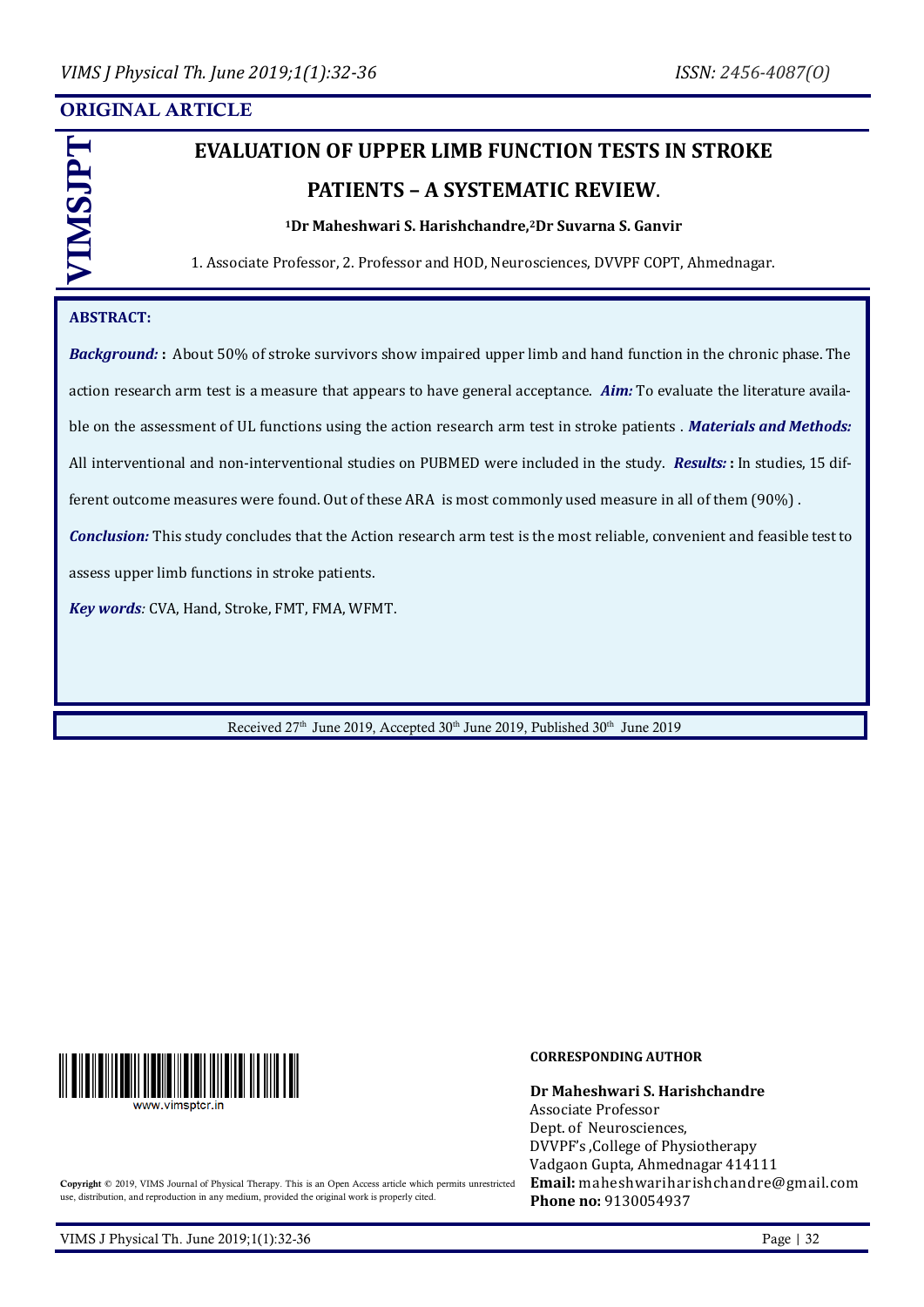#### **INTRODUCTION**

Developing countries like India are facing a double burden of communicable and non-communicable diseases. [1-2] Stroke is one of the leading causes of death and disability in India. The estimated adjusted prevalence rate of stroke range, 84-262/100,000 in rural and 334-424/100,000 in urban areas. [2] Stroke is the commonest cause of severe physical disability and survivors can suffer several neurologic impairments. [3] Moreover, about 50% of stroke survivors show impaired upper limb and hand function in the chronic phase. This impairment often causes limitations in activities of daily living and may decrease the quality of life. Thus, the study of these impairments causing the limitations is necessary. [4,5]

Selection of an appropriate outcome measure can help us learn these limitations and improve diagnosis and quantification of symptoms, aid planning and follow-up of rehabilitation interventions. [5] A standardized approach in the selection of outcome measures can lead to more efficient rehabilitation for the patient. [5] For this purpose, many valid All interventional and non-interventional studies and artiand reliable outcome measures for the upper limb exist.

metric properties are Fugl-Meyer Test, the Action Research EMBASE, CINAHL and PsychINFO were excluded also arti-Function Test. [5]

rorehabilitation specialists.

'pinch' and 'gross movement'- comprising 19 items in total. evaluated by both. Descriptive statistics was used for ana-Items within each subscale are ordered in such a way that lysing various parameters used in the included studies.Fulldicts success with all less difficult subscale items. Thus, the Descriptive statistics was used for analysing various papatient is credited with succeeding with all items of the rameters used in the included studies. subtest for that limb. On the other hand, failure with the easiest item predicts failure with all items of greater difficulty on that subscale. Thus, the ARAT has been specially constructed to save testing time. It takes no more than 10

#### min to examine a stroke patient on the ARAT. [6]

There have been various studies on assessment of upper limb functions using various outcome measures from the year 1998 to 2017. Most of these studies have determined the comparison between some specific outcome measures and the action research arm test. However, there is limited research on the systematic review of all these articles. Thus, the purpose of this study was to systematically review all the evidence available on assessment of the upper limb functions using the action research arm test in stroke patients. [4-6] So, aim of the study was to evaluate the literature available on the assessment of UL functions using action research arm test in stroke patients and objectives are to investigate the use and performance of Action research arm test in stroke patients and to critically evaluate the evidence on the effectiveness of Action research arm test in stroke patients.

#### **METHODOLOGY**

The commonly used outcome measures with good psycho-the research. Articles from other databases like MEDLINE, Arm Test, the Box and Block test, the Chedoke Arm and cles present were in different languages and was not able Hand Inventory, the Nine Hole Peg Test or the Wolf Motor to translate were excluded. Articles were selected from the The action research arm test is a measure that appears to upper limb functions, action research arm test and stroke have general acceptance and embraced by many neu-patients. PUBMED was searched by the investigator and The Action Research Arm test (ARAT) developed by Lyle is then screened for eligibility. The first screening process used for the study of UL functions in stroke patients. [4] The was aimed at narrowing down the volume of articles by ARAT is designed for evaluation of both sides of patients, to rejecting all studies that were not relevant or appropriate obtain a more total description of the upper extremity according to the previously stated criteria. Duplicates were function.The ARAT contains four subscales -grasp', 'grip', removed. Full-text versions of all relevant articles were if a patient accomplishes the most difficult item, this pre-text versions of all relevant articles were evaluated by both. cles available on the PUBMED were only being included in Pubmed website using keywords. The keywords used were guide. The titles and abstracts of all retrieved results were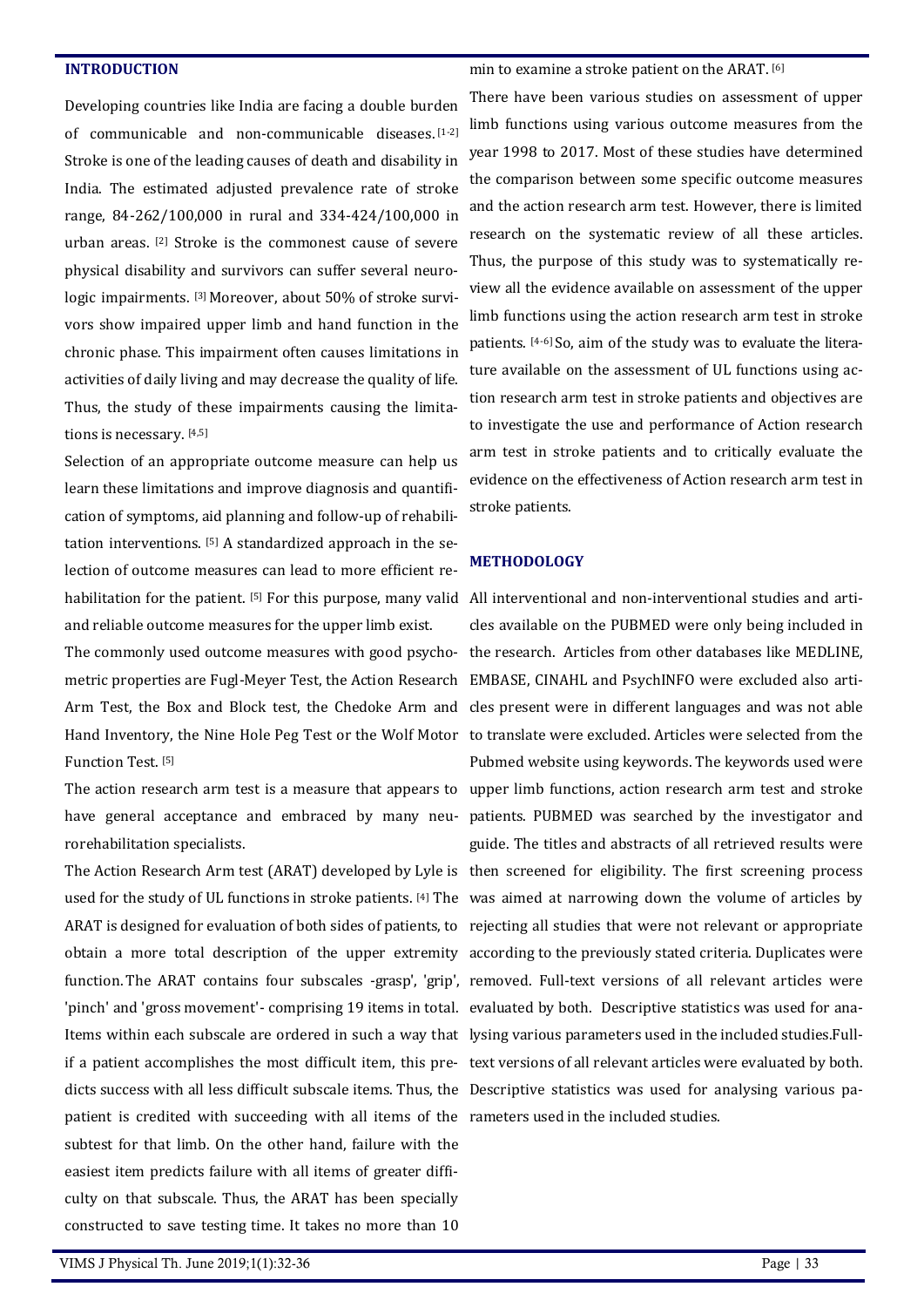### **PROCEDURE**



**Fig 1:** Showing Article review flow

#### **RESULT**

15 different outcome measures were used in different studies. Out of these ARAT, WFMT and FMA scales were used in more than 7 studies. The ARA test is the most commonly used measure in all of them (90%). A total of 17 studies were reviewed including reliability studies, validity studies, cross-sectional studies and randomized control trials. There were 8 studies that analysed the reliability and validity of ARAT. The interrater reliability indicating ICC for the total score was 0.98. All intra- and interrater Spearman's rho and ICC values were higher than 0.98. ARAT has been compared with the following 14 scales. As FMA assesses every domain of the patient it is a lengthy and complicated method. In Functional Independence Measure (FIM) comment more on the functional limitations of the patient. STREAM also is a lengthy procedure making it a time-consuming method. Jebson hand function test also requires continuous supervision and focuses more on shoulder and elbow component. The box and block test require a large equipment kit and cannot be assessed in severe motor impairment stroke patients.9-peg hole test only assesses the intrinsic muscles. Motor activity log scales also requires a minimum of 20 mins to administer.



**Graph 1:** Shows percentage of comparison of Action Research Arm Scale with other scales**.**

Graph 1 showing the percentage of comparison of Action Research arm test with another stroke scale which used for Upper limb function in stroke patients.



**Graph 2:** Percentage of different scales used as an upper limb outcome measure in different studi**es.** Graph 2 shows a higher percentage of using Action Research Arm Test to testing upper limb function test i.e 17% and very less percentage of Box and Block test to testing upper limb function test in stroke patients. **DISCUSSION:**

All mentioned outcome measures used to assess upper limb function. Most studies combined upper limb outcome measures with other general measures like a lower limb, trunk etc.. The Action Research Arm test (ARAT) developed by Lyle is used for the study of upper limb functions in stroke patients. The ARAT is designed for evaluation of both sides of stroke patients, to obtain a more total description of the upper extremity function.The ARAT contains four subscales -'Grasp', 'Grip', 'Pinch' and 'Gross movement'- comprising 19 items in total.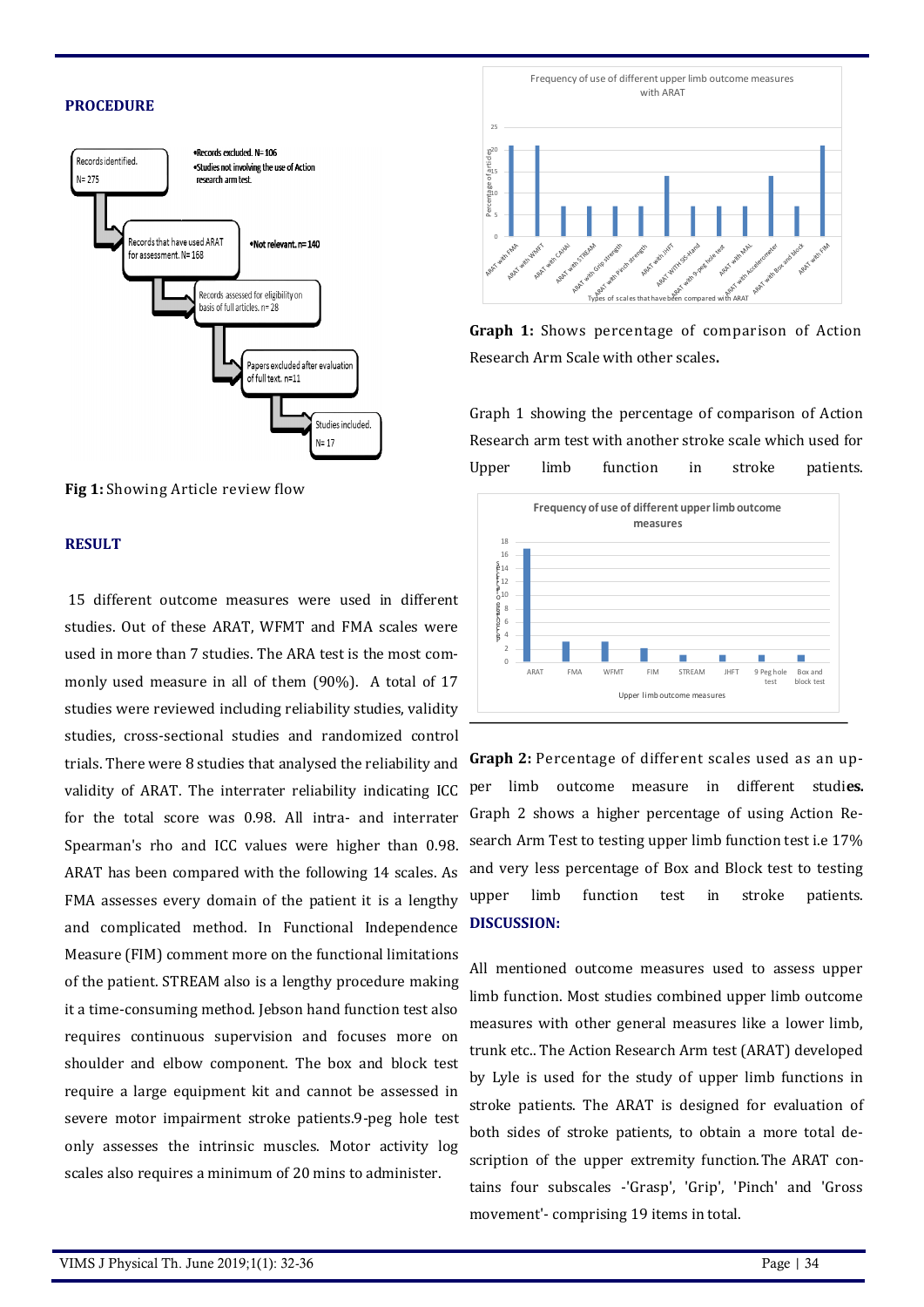Items within each subscale are ordered in such a way that if a patient accomplishes the most difficult item, this predicts success with all less difficult subscale items.Thus, the patient is credited with succeeding with all items of the subtest for that limb. On the other hand, if patients fail to perform the easiest item predicts failure with all difficult **CONCLUSION**  items on the subscale. Thus, the ARAT has been specially constructed to save testing time and it takes no more than 10 min to assess a stroke patient.[7] As per result it suggests that Fugal Mayer scale, Functional Independence Measure (FIM) & Wolf Motor Function Test (WMFT) were used commonly with Action Research Arm Test & others were used rarely and in number of articles preferred Action Research Arm Test for testing upper limb function in stroke patients; and box and block test used very rarely to find out upper limb function in stroke patients. There were 6 studies that compared Action research arm test with other upper extremity functional scales in stroke patients. Rinske Nijland, Erwin van Wegen et al compared ARAT with Wolf motor function test and he concluded that excellent inter- and intra-observer reliability of both scales. [8] The tests highly correlated with each other and their results overlaped. Additionally, they suggested a relatively  $2$ . higher measurement error for WMFT.<sup>[8-9]</sup> In another study author Meheroz H. et al. compared FMA motor score with ARAT and found that both are sensitive to change during  $\frac{3}{3}$ inpatient acute rehabilitation and both correlated similarly with FIM total and FIM-ADL function. [10] The results indicated that the ARAT can be applied to stroke patients at generally available tables without affecting the results, making it easy and feasible to apply to stroke patients.[11] They also supported other studies stating high inter-rater  $4$ . reliability of ARAT. After reviewing all the 17 articles it has been concluded that the Action research arm test has high inter-rater, intra rater reliability. It is responsive to change in the first weeks and months after stroke, making it an ideal measure to determine long term upper limb progno- $5$ . sis in a patient. It also proves that it is a highly valid assessment tool. The MCID values prove ARAT to be sensitive to the slight change in the stroke patients and can be used in other neurological dysfunction patients. Also, ARAT does not necessarily need to be assessed at a standardized table or specific arrangement, it's feasible also required a small

area to assess upper limb function as an outcome measure. Out of all these assessment tools, Action research arm test is the most reliable, valid and commonly used scale, proving it to be the best outcome measure for the assessment of upper limb functions in stroke patients.

On the basis of all the reviewed articles, this study concludes that Action research arm test is the most reliable, speedy, convenient and feasible test to assess upper limb functions in all stroke patients.

**ETHICS APPROVAL AND CONSENT :** Not applicable **CONSENT FOR PUBLICATION :** Not applicable

#### **FUNDING:** No funding

### **REFERENCES:**

- Lee JH, Park JH, Kim YJ. Sensitivity of the accelerometer as a measurement tool for upper extremity movement by stroke patients: a comparison with the action research arm test. Journal of physical therapy science. 2015;27(4):1053-4.
- Pandian JD, Sudhan P. Stroke epidemiology and stroke care services in India. Journal of stroke. 2013 Sep;15 (3):128.
- 3. Koh CL, Hsueh I, Wang WC, Sheu CF, Yu TY, Wang CH, Hsieh CL. Validation of the action research arm test using item response theory in patients after stroke. Journal of rehabilitation medicine. 2006 Nov 5;38 (6):375-80.
- 4. Chen HF, Lin KC, Wu CY, Chen CL. Rasch validation and predictive validity of the action research arm test in patients receiving stroke rehabilitation. Archives of physical medicine and rehabilitation. 2012 Jun 1;93 (6):1039-45.
- 5. Hsieh CL, Hsueh IP, Chiang FM, Lin PH. Inter-rater reliability and validity of the action research arm test in stroke patients. Age and ageing. 1998 Mar 1;27(2):107- 13.